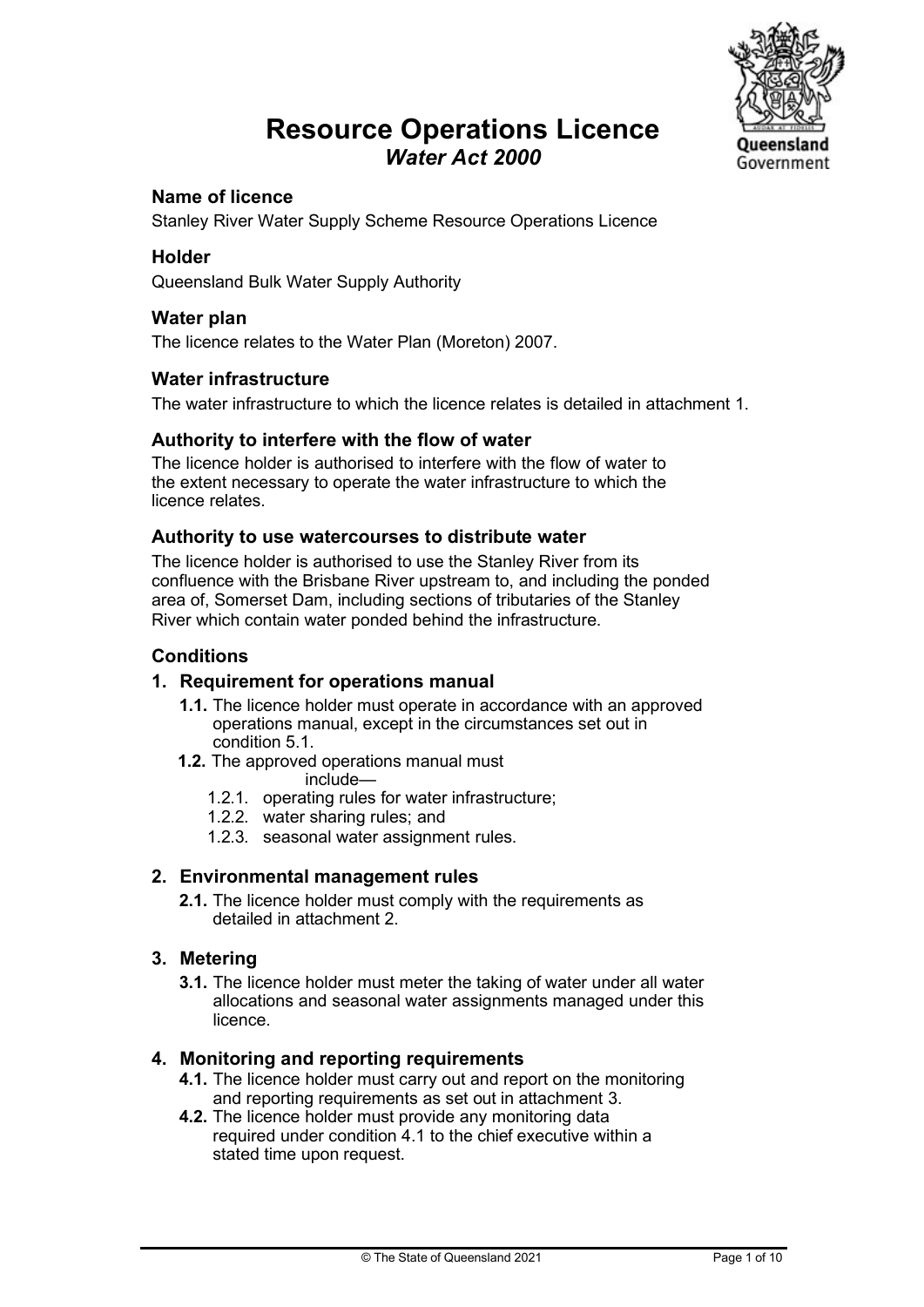- 4.3. The licence holder must ensure that the monitoring, including the measurement, collection, analysis and storage of data, is consistent with the Water Monitoring Data Collection Standards<sup>1</sup>.
- 4.4. The licence holder must ensure that the transfer of data and reporting are consistent with the Water Monitoring Data Reporting Standards<sup>1</sup>.

#### 5. Other conditions

- 5.1. The operating and supply arrangements, and the monitoring required under this licence do not apply in situations where:
	- 5.1.1 implementing the rules or meeting the requirements would be unsafe to a person or persons;
	- 5.1.2 releases are necessary to attain a reduced full supply level notified under section 399B of the Water Supply (Safety and Reliability) Act 2008. This condition applies until the end of the period determined under section 399B or section 399C of the Water Supply (Safety and Reliability) Act 2008;
	- 5.1.3 the licence holder is operating in accordance with the Wivenhoe Dam and Somerset Dam Manual of Operational Procedures for Flood Mitigation (**Flood Manual**) during a flood event. The commencement and cessation of the flood event is determined by a responsible person in accordance with section 370 of the Water Supply (Safety and Reliability) Act 2008.
- 5.2. In the circumstances identified in 5.1.1, 5.1.2 or 5.1.3, the licence holder must comply with the requirements for operational or emergency reporting prescribed in attachment 3.
- 5.3. The licence holder may at any time submit an interim program or an amendment to an existing program to the chief executive for approval in accordance with attachment 4, if the holder proposes to operate in a way that does not meet the requirements of this licence.
- 5.4. Where there is conflict between the requirements of this licence and an approved program, the program prevails for the time it is in place.

#### Commencement of licence

The licence took effect on 7 December 2009.

#### Granted on 7 December 2009 Amended under section 186 of the Water Act 2000 on 2 September 2021

#### Ian Gordon

#### Director, Divisional Support

<sup>1</sup>The Water Monitoring Data Collection Standards and the Water Monitoring Data Reporting Standards can be accessed online at: www.business.qld.gov.au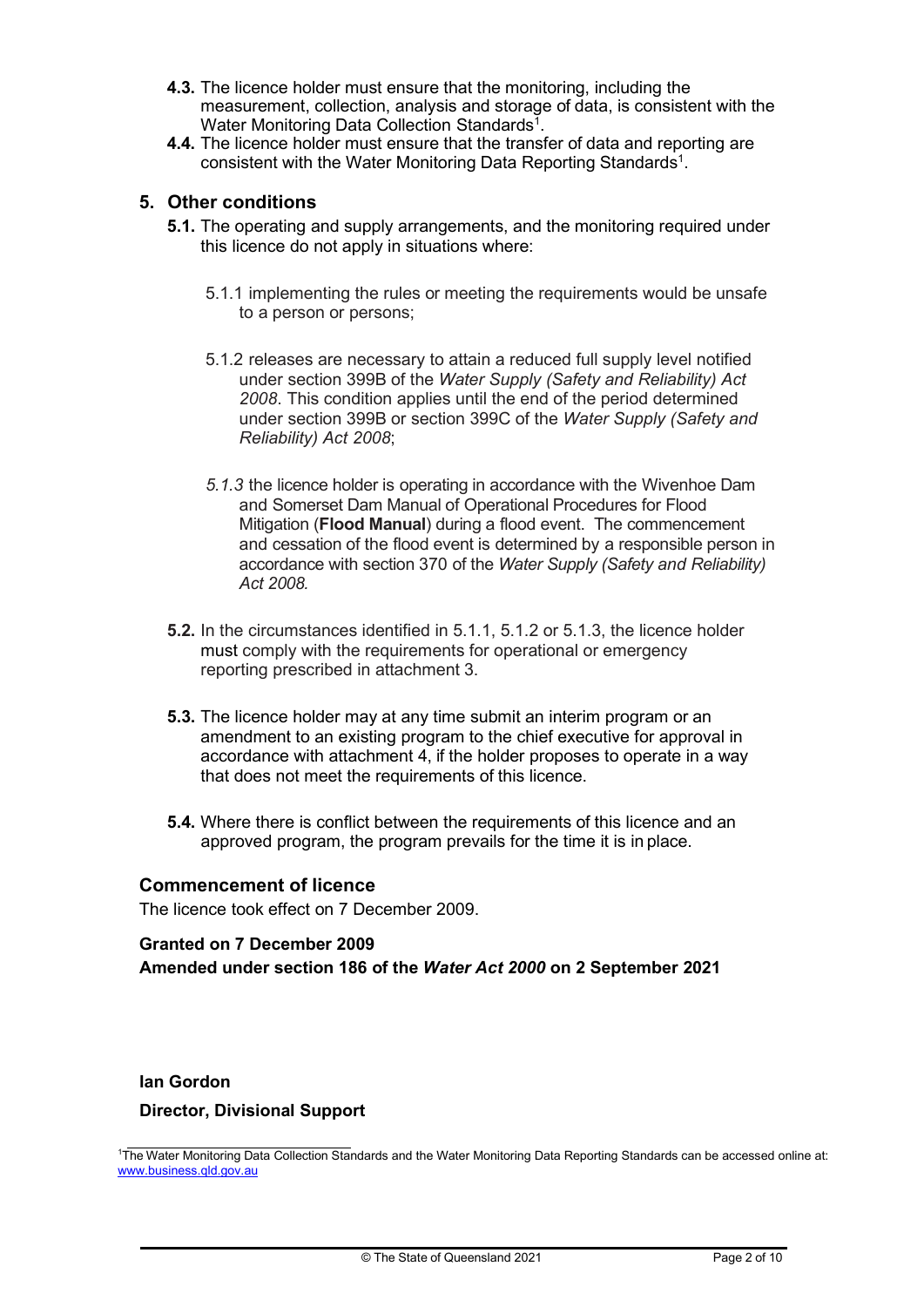# Attachment 1 Infrastructure details for Stanley River Water Supply Scheme

#### Somerset Dam, Stanley River—AMTD 7.4 km

| <b>Description of water infrastructure</b> |                                                                                                                                                           |  |  |
|--------------------------------------------|-----------------------------------------------------------------------------------------------------------------------------------------------------------|--|--|
| Description                                | Concrete gravity dam.                                                                                                                                     |  |  |
| Full supply level                          | EL 97.0 m AHD.                                                                                                                                            |  |  |
| Minimum operating level                    | EL 71.5 m AHD.                                                                                                                                            |  |  |
| <b>Storage capacity</b>                    |                                                                                                                                                           |  |  |
| Full supply volume                         | 302 749 ML.                                                                                                                                               |  |  |
| Minimum operating volume                   | 4000 ML.                                                                                                                                                  |  |  |
| Storage curves                             | Drawing number: A3-110929.                                                                                                                                |  |  |
| Spillway arrangement                       |                                                                                                                                                           |  |  |
| Description of works                       | Eight radial gates with a fixed crest level of 100.45 m AHD.                                                                                              |  |  |
| Spillway level                             | E.L 100.45 m AHD.                                                                                                                                         |  |  |
| Spillway width                             | Eight 7.9 m wide x 7.0 m high radial gates (clear width of 63.4<br>m).                                                                                    |  |  |
| Spillway length                            | Nil.                                                                                                                                                      |  |  |
| Discharge characteristics                  | Refer to flood manual                                                                                                                                     |  |  |
| <b>River inlet/outlet works</b>            |                                                                                                                                                           |  |  |
| Description of works                       | Eight 2.44 m wide x 3.66 m high sluice gates.                                                                                                             |  |  |
|                                            | Four 3.0 m diameter regulator valves.                                                                                                                     |  |  |
|                                            | One 4.5 MW hydro-power station - releases only to made for<br>hydro-power generation when dam is above 90.0 m AHD (rate<br>of release up to 1260 ML/day). |  |  |
| Inlet                                      | Nil.                                                                                                                                                      |  |  |
| Cease to flow levels                       | River outlet: EL 71 m AHD.                                                                                                                                |  |  |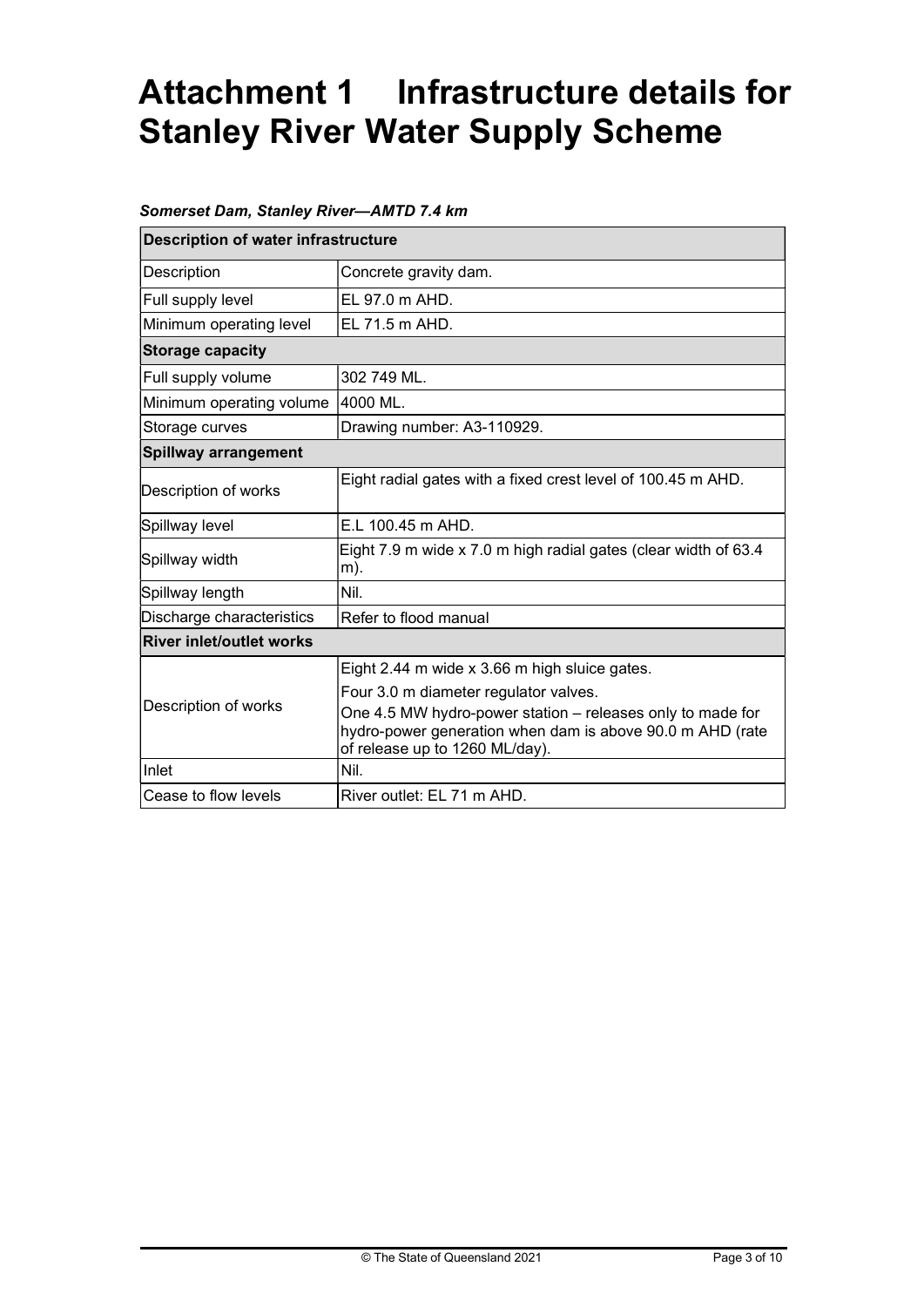# Attachment 2 Environmental management rules

## 1 Quality of water released

When releasing water from Somerset Dam, the licence holder must draw water from the inlet level that optimises the quality of water released.

## 2 Change in rate of release from infrastructure

The licence holder must minimise the occurrence of adverse environmental impacts by ensuring that any change in the rate of release of water occurs incrementally.

# 3 Daily flows past Mount Crosby Weir

When the combined percentage of useable volume in storage of Wivenhoe and Somerset dams is greater than or equal to 15 per cent, daily flows past Mount Crosby Weir are required.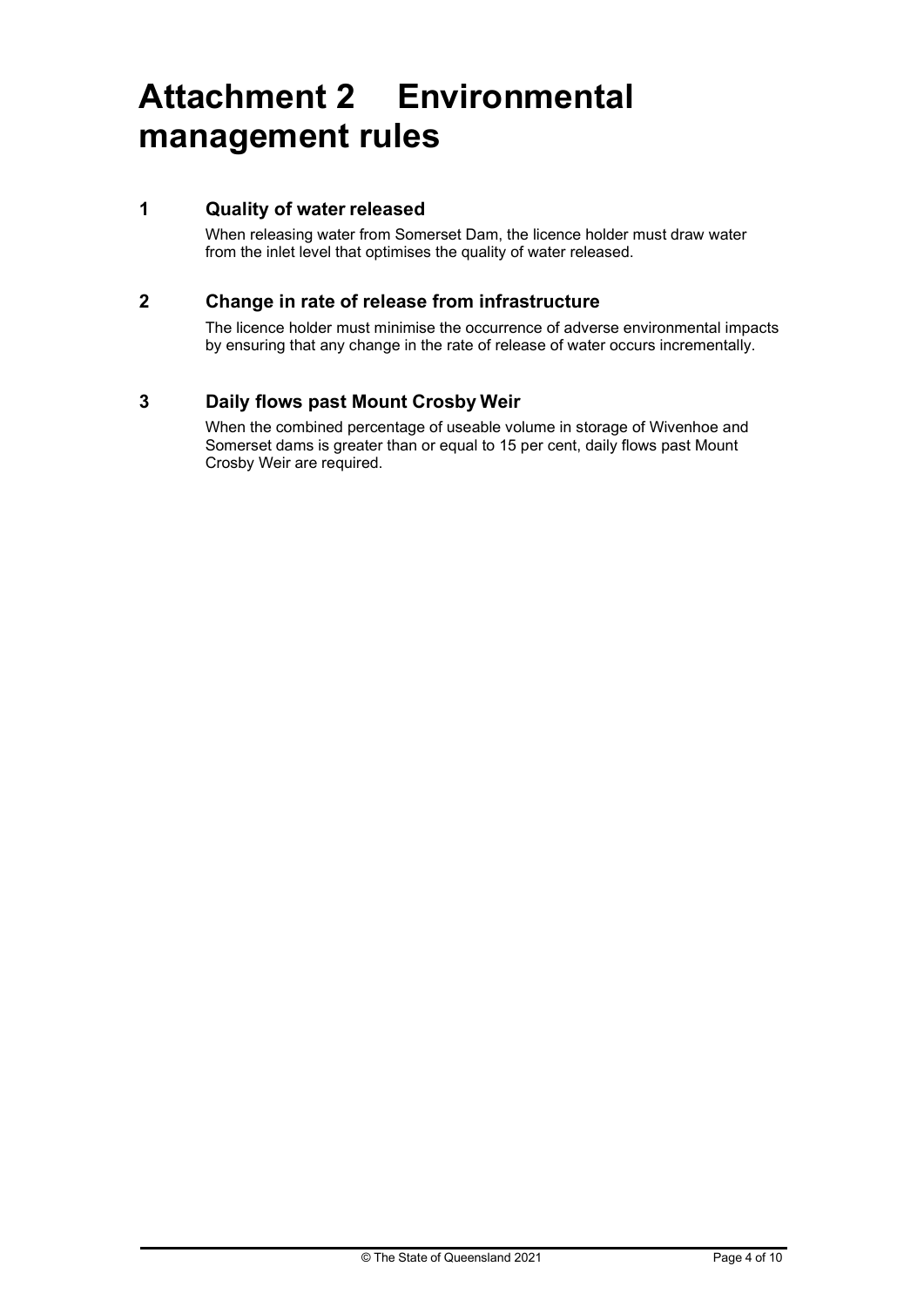# Attachment 3 Licence holder monitoring and reporting

# Part 1 Monitoring requirements

# Division 1 Water quantity

## 1 Streamflow and infrastructure water level data

- (1) The licence holder must record water level and volume and streamflow data in accordance with attachment 3, table 1.
- (2) Infrastructure inflows may be determined based upon an infrastructure inflow derivation technique supplied by the licence holder and approved by the chief executive.

Table 1 – Locations where continuous water data recording required

| Continuous time series storage water<br>level data | Continuous time series flow data |
|----------------------------------------------------|----------------------------------|
|                                                    | Somerset Dam inflow              |
| Somerset Dam headwater level                       |                                  |

## 2 Releases from infrastructure

The licence holder must measure and record for each release of water from Somerset Dam—

- (a) the daily volume released; and
- (b) the release rate, and for any change in release rate—
	- (i) the date and time of the change; and
	- (ii) the new release rate; and
- (c) the reason for each release.

## 3 Announced allocations

The licence holder must record details of announced allocation determinations including—

- (a) the announced allocations for medium and high priority water allocations;
- (b) the date announced allocations are determined; and
- (c) the value of each parameter applied for calculating the announced allocation.

## 4 Water taken by water users

The licence holder must record the total volume of water taken, by each water user for each zone as follows—

- (a) the total volume of water taken in each quarter of the water year;
- (b) the total volume of water entitled to be taken at any time; and

(c) the basis for determining the total volume of water entitlement to be taken at any time.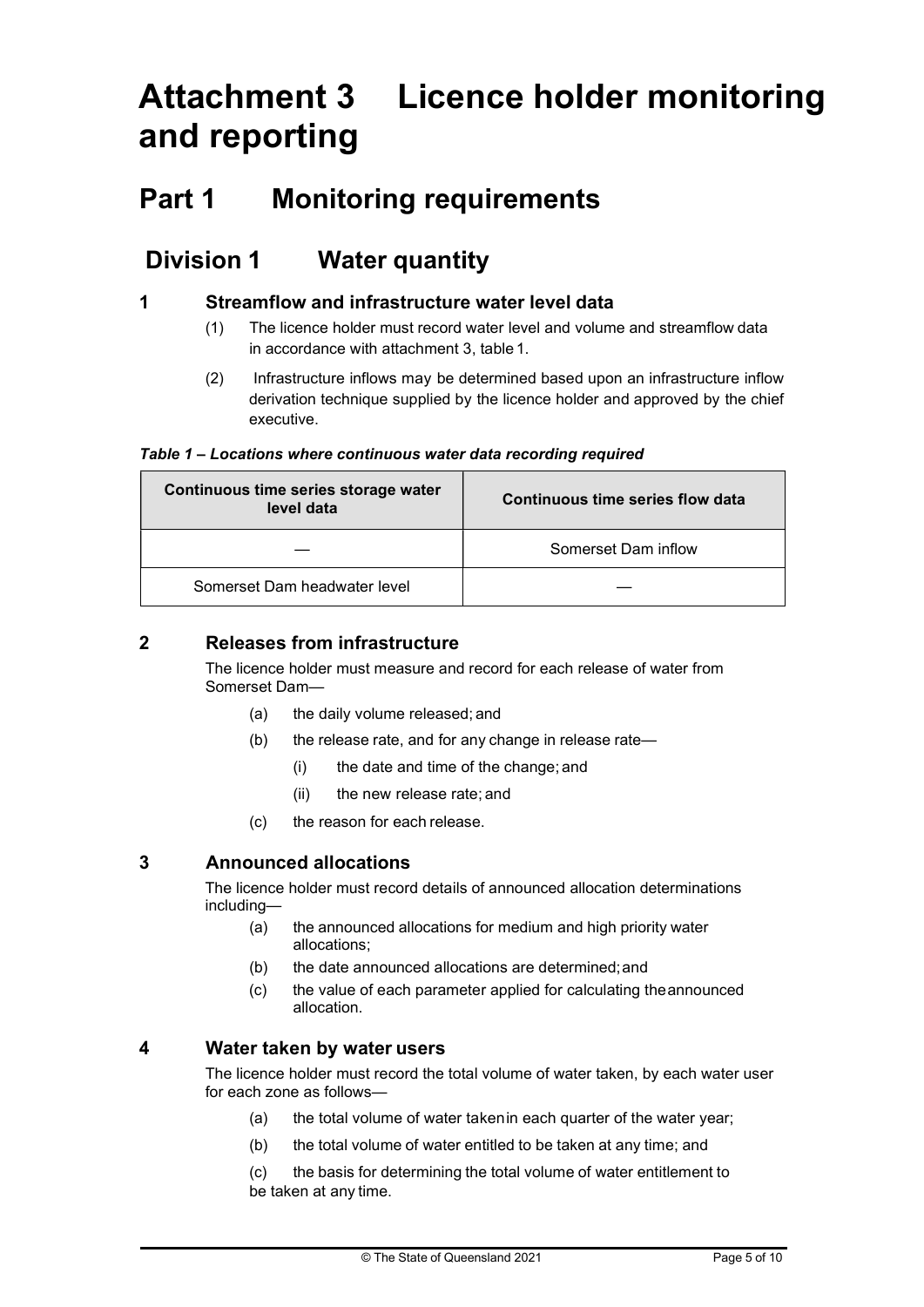## 5 Seasonal water assignment of a water allocation

The licence holder upon consent to a seasonal water assignment must record details of seasonal water assignment arrangements, including—

- (a) name of the assignee and the assignor;
- (b) volume of the assignment;
- (c) the location—
	- (i) from which it was assigned; and
	- (ii) to which it was assigned;
- (d) effective date of the seasonal water assignment.

# Division 2 Impact of infrastructure operation on natural ecosystems

## 6 Water quality

The licence holder must monitor and record water quality data in relation to relevant infrastructure listed in attachment 1.

#### 7 Bank condition

- (1) The licence holder must inspect banks for evidence of collapse or erosion identified within the ponded areas and downstream of the relevant infrastructure listed in attachment 1, following instances of—
	- (a) rapid water level changes;
	- (b) large flows through infrastructure; or
	- (c) other occasions when collapse or erosion of banks may be likely.
- (2) For subsection (1), downstream of the relevant infrastructure means the distance of influence of infrastructure operations.

# Part 2 Reporting requirements

#### 8 Reporting requirements

The licence holder must provide—

- (a) annual reports for the previous water year; and
- (b) operational or emergency reports.

# Division 1 Annual reporting

#### 9 Annual report

- (1) The licence holder must submit an annual report to the chief executive after the end of the water year.
- (2) The annual report must include—
	- (a) water quantity monitoring results required under attachment 3, section 10;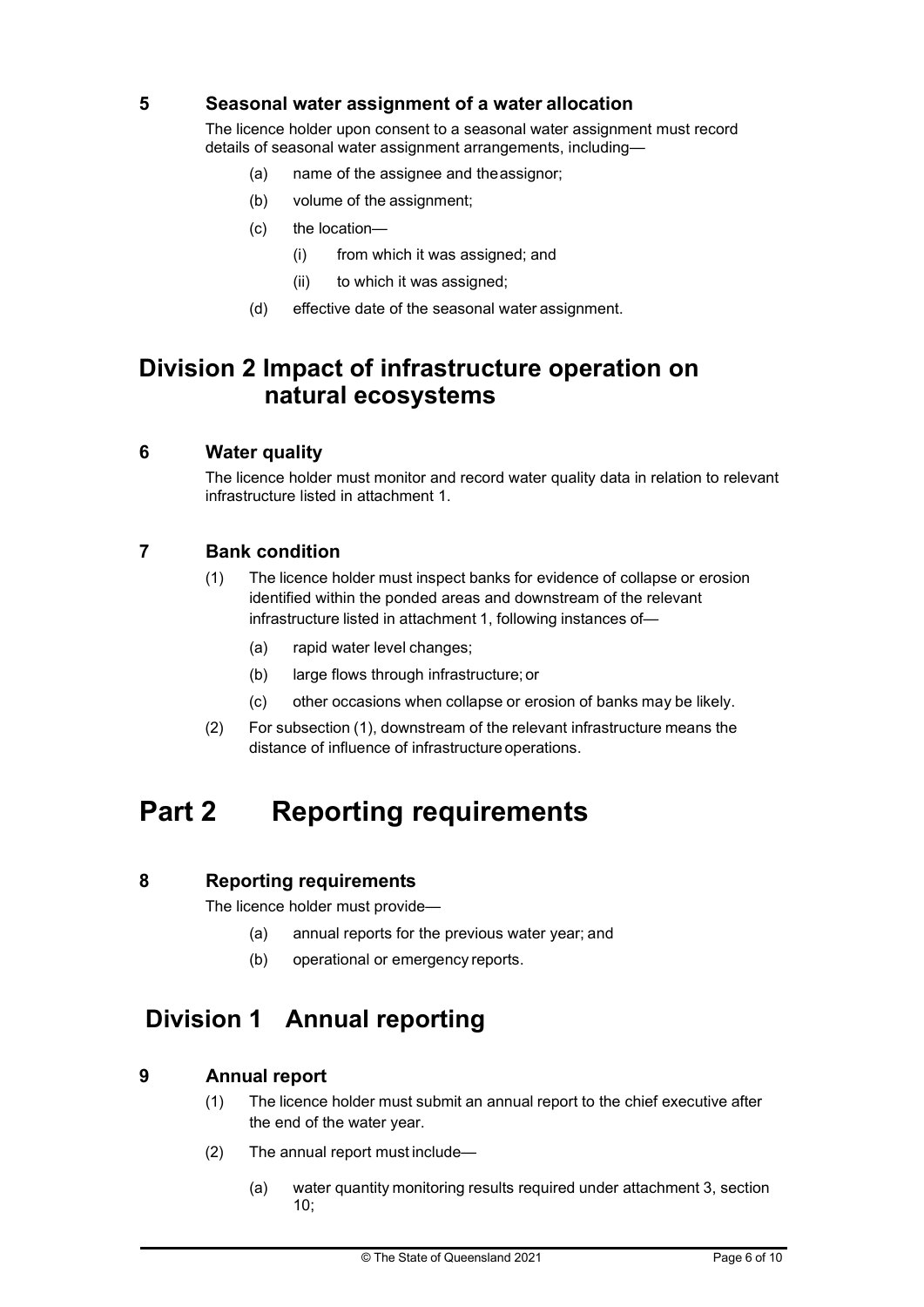- (b) details of the impact of infrastructure operation on natural ecosystems as required under attachment 3, section 11; and
- (c) a discussion on any issues that arose as a result of operating in accordance with this licence.

# 10 Water quantity monitoring

The licence holder must include in the annual report made under section 9—

- (a) a summary of announced allocation determinations, including—
	- (i) an evaluation of the announced allocation procedures and outcomes; and
	- (ii) the date and value for the initial announced allocation and for each change made to an announced allocation;
- (b) streamflow and infrastructure water levels—all records referred to in attachment 3, section 1;
- (c) the total annual volume of water taken by each water user, specified by zone, namely—
	- (i) the total volume of supplemented water taken;
	- (ii) the total volume of supplemented water entitled to be taken; and
	- (iii) the basis for determining the volume entitled to be taken;
- (d) details of seasonal water assignments, namely—
	- (i) the total number of seasonal water assignments; and
	- (ii) the total volume of water seasonally assigned:
- (e) all details of changes to infrastructure or the operation of the infrastructure that may impact on compliance with rules in this licence;
- (f) details of any new monitoring devices used such as equipment to measure streamflow; and
- (g) the details and status of any programs implemented under condition 5.3.

#### 11 Impact of infrastructure operation on natural ecosystems

The licence holder must include in their annual report—

- (a) a summary of environmental considerations made by the licence holder in making operational and release decisions;
- (b) a summary of the environmental outcomes of the decision including any adverse environmental impacts;
- (c) a summary of bank condition assessment, including—
	- (i) results of investigations of bank slumping or erosion identified in ponded areas or downstream of infrastructure undertaken in accordance with attachment 3, section 7; and
	- (ii) changes to the operation of infrastructure to reduce instances of bank slumping and erosion; and
- (d) water quality—all records referred to in attachment 3, section 6 and a discussion and assessment of water quality issues.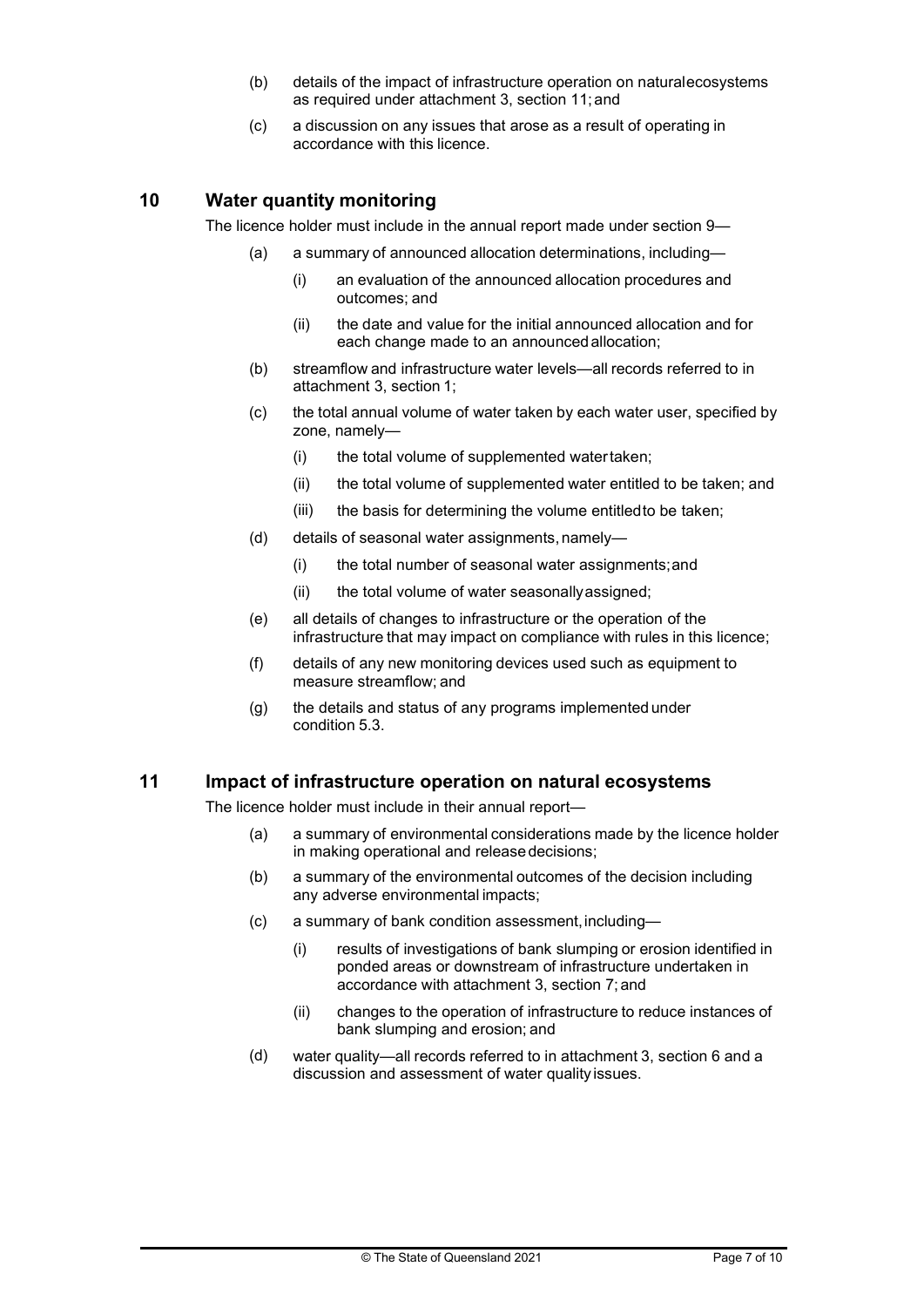# Division 2 Operational or emergency reporting

## 12 Operational or emergency reporting<sup>3</sup>

The licence holder must—

- (a) notify the chief executive within one business day of becoming aware of—
	- (i) any of the following operational incidents—
		- (A) a non-compliance by the licence holder with the operating and supply arrangements in the approved operations manual for this licence;
		- (B) instances of bank slumping within the impounded areas or downstream of the water infrastructure to which this licence relates;
		- (C) a decision being made to introduce a reduced full supply level for Somerset Dam under section 399B of the Water Supply (Safety and Reliability) Act 2008; or
		- (D) a responsible person defined under section 370 of the Water Supply (Safety and Reliability) Act 2008 determining that a flood event has commenced under the Flood Manual.
	- (ii) an emergency where, as a result of the emergency, the licence holder cannot comply with the conditions of this licence.
- (b) provide to the chief executive a report which includes details of—
	- (i) the incident or emergency;
	- (ii) conditions under which the incident or emergency occurred;
	- (iii) any responses or activities carried out as a result of the incident or emergency; and
	- (iv) in relation to an emergency only, any requirements under this licence that the licence holder is either permanently or temporarily unable to comply with due to the emergency.

 $^{\rm 3}$ This does not preclude requirements for dam safety under the *Water Act 2000* and any other applicable legislation.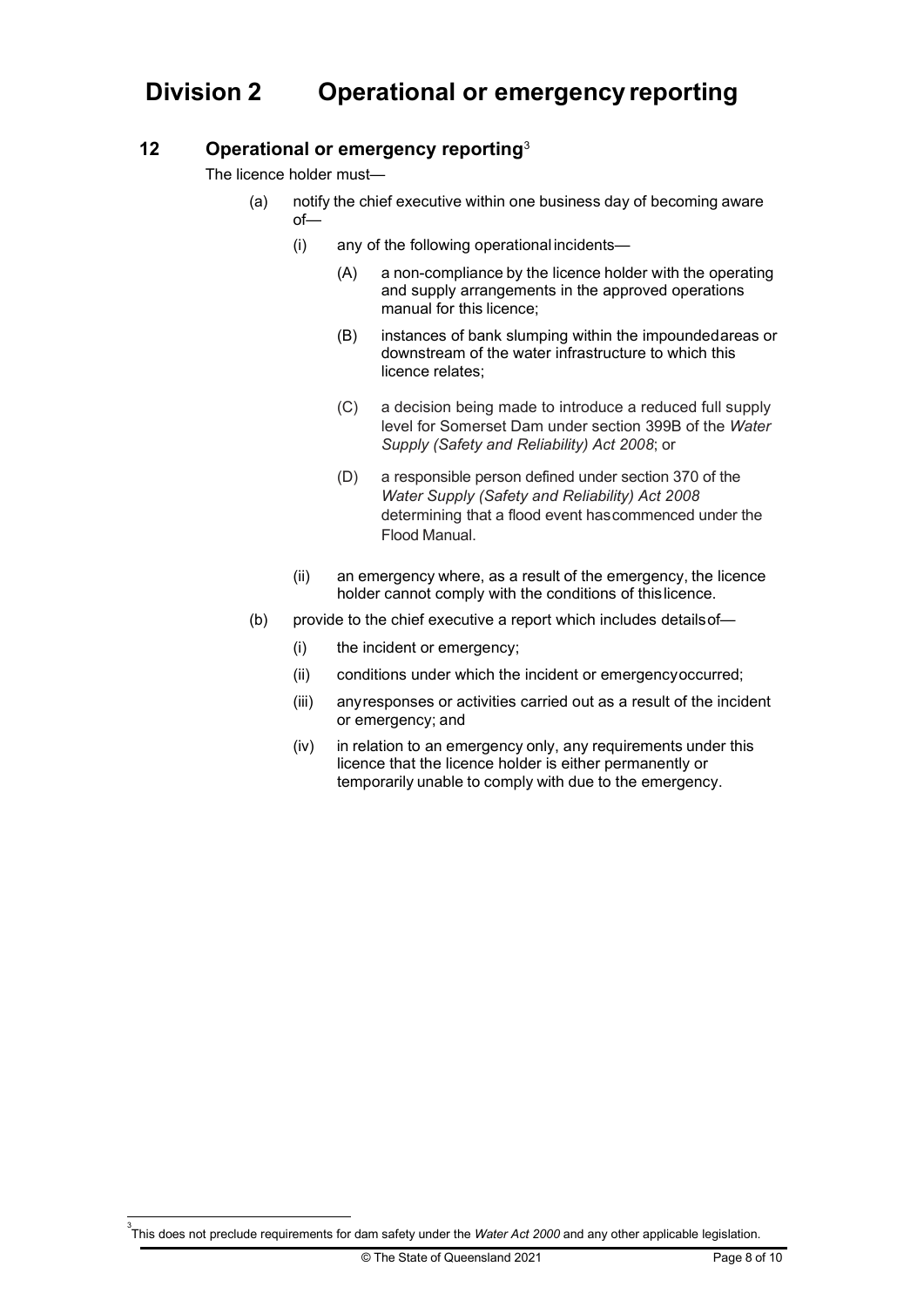# Attachment 4 Interim programs

### 1 Submission of interim program

The licence holder may, at any time, submit an interim program to the chief executive for approval, including a timetable for returning to full compliance with the licence and interim arrangements.

### 2 Requirement for additional information

The chief executive, in considering any submitted interim program, may request additional information.

## 3 Approving an interim program

- (1) The chief executive, in dealing with a submitted interim program, may either—
	- (a) approve the interim program with or without conditions;
	- (b) require the licence holder to submit a revised interim program.
- (2) In making a decision under subsection (1), the chief executive must consider the public interest.
- (3) Within 10 business days of making a decision on an interim program submitted under this section, the chief executive must notify the licence holder of the decision.

#### 4 Implementing and publishing interim program

Following approval of the program by the chief executive, the licence holder—

- (a) must implement and operate in accordance with the approved interim program; and
- (b) make public details of the approved interim program on its internet site.

#### 5 Relationship between interim program and licence

- (1) Where there is conflict between the provisions of this licence and the provisions of an approved interim program, the approved interim program prevails for the time that the interim program is in place.
- (2) Where an interim program has been submitted under attachment 4, section 1, but not dealt with under attachment 4, section 3, the licence holder may operate under the interim program despite the conditions of this licence until a decision is made under attachment 4, section 3.